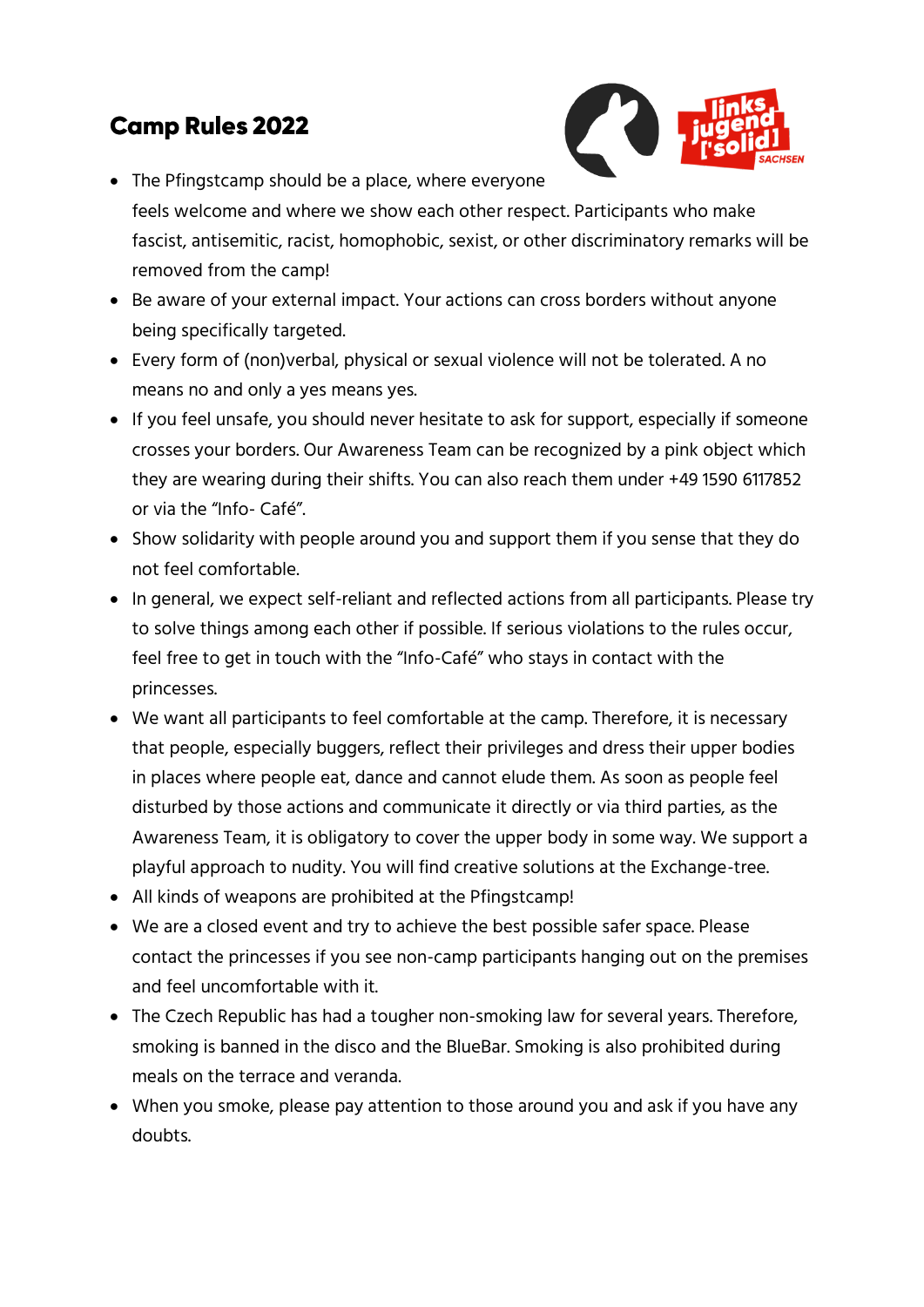• There are consumption-free and -restricted zones at the camp. You can find out exactly what this means in our consumption guide. There is an absolute ban on consumption in the playground and at childcare.



- Dogs are required to be leashed. Their piles have to be removed, no matter where they are.
- Campfires are only allowed in the campfire area. If there is no more wood ready, please contact the "Info-Café" and do not cut trees in the forest. Also fences and bungalows are not firewood!
- Do not throw cigarettes into the forest, on the meadow or elsewhere. Use (pocket) ashtrays.
- Covid still exists and endangers lives. Please take care of yourself and the people around you! Continue to wear a mask where it is tight, wash and disinfect your hands frequently and follow the hygiene concept.
- Failure to comply with camp rules may result in expulsion from the Pfingstcamp without reimbursement.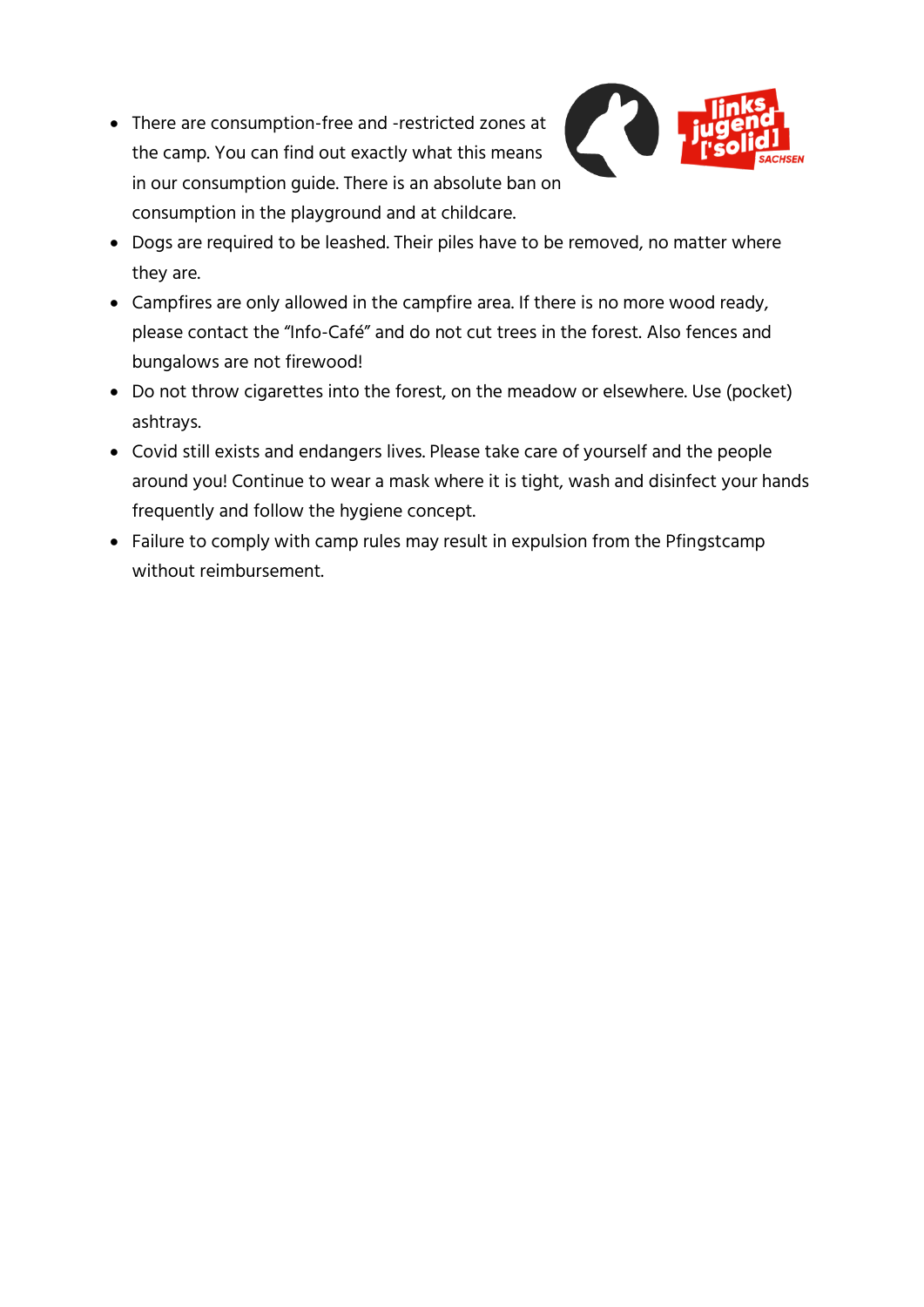## **Orga Facts 2022**

- The registration fee will be paid on site if you have not transferred it before.
- As an alternative to travelling by car, we offer the possibility of shuttle buses on Friday. We will shuttle you from Zittau train station directly to the camp. The shuttle can be booked in the registration. The buses will leave Zittau at the following times: 17:15, 19:15, 20:15, 21:15 and 23:15. Some Crew members will be there to support you. Please consider the hygiene concept.
- For people who visit the Pfingstcamp for the first time (but also for the seniors among us) there will be an entertaining tour of the camp on and Saturday morning. You can find the exact times in the program booklet or the app.
- On all days, each person has the possibility to call for a plenary if there are camprelevant concerns. Please contact the "Info-Café" for this.
- On the premises there are many opportunities for our youngest to enjoy the time, which all participants should take into consideration. If the parents want to relax, there is a great childcare service. You can use this service on Saturday and Sunday from 10:30 to 13:00 and from 14:00 to 19:00 in Bungalow 22, near the "Info-Café".
- For spontaneous people who want to give a talk, presentation or hold a workshop we provide you with a clear tent. Please contact the "schlechtes Versteck" and our speaker support will help you.
- Items that have no business being on the campsite (in accordance with our Pfingstcamp rules) can be dropped off at the "Info-Café" and picked up after camp.
- Waste is to be avoided as far as possible. Accumulated garbage is to be thrown exclusively into the designated containers! Garbage bags are available at the "Info-Café" or at the bungalows. Deposit cups and dishes are available in the dining hall.
- Please make sure not to leave any trash or clothes in the bungalows before you leave.
- Return your keys to the registration desk upon departure. Lost keys cost a lot of money. If you should find them later somewhere, please contact the organisers immediately.
- The camp and its facilities (bungalows, tents, unicorns, disco, meadow, trees, paths, playground equipment, deer, sanitary facilities...) will be left in the same condition as we found them. Who damaged things, has to pay for it. All furniture stays in the bungalow!
- Theft on the camp harms everyone we can only use the area because the operators trust us.